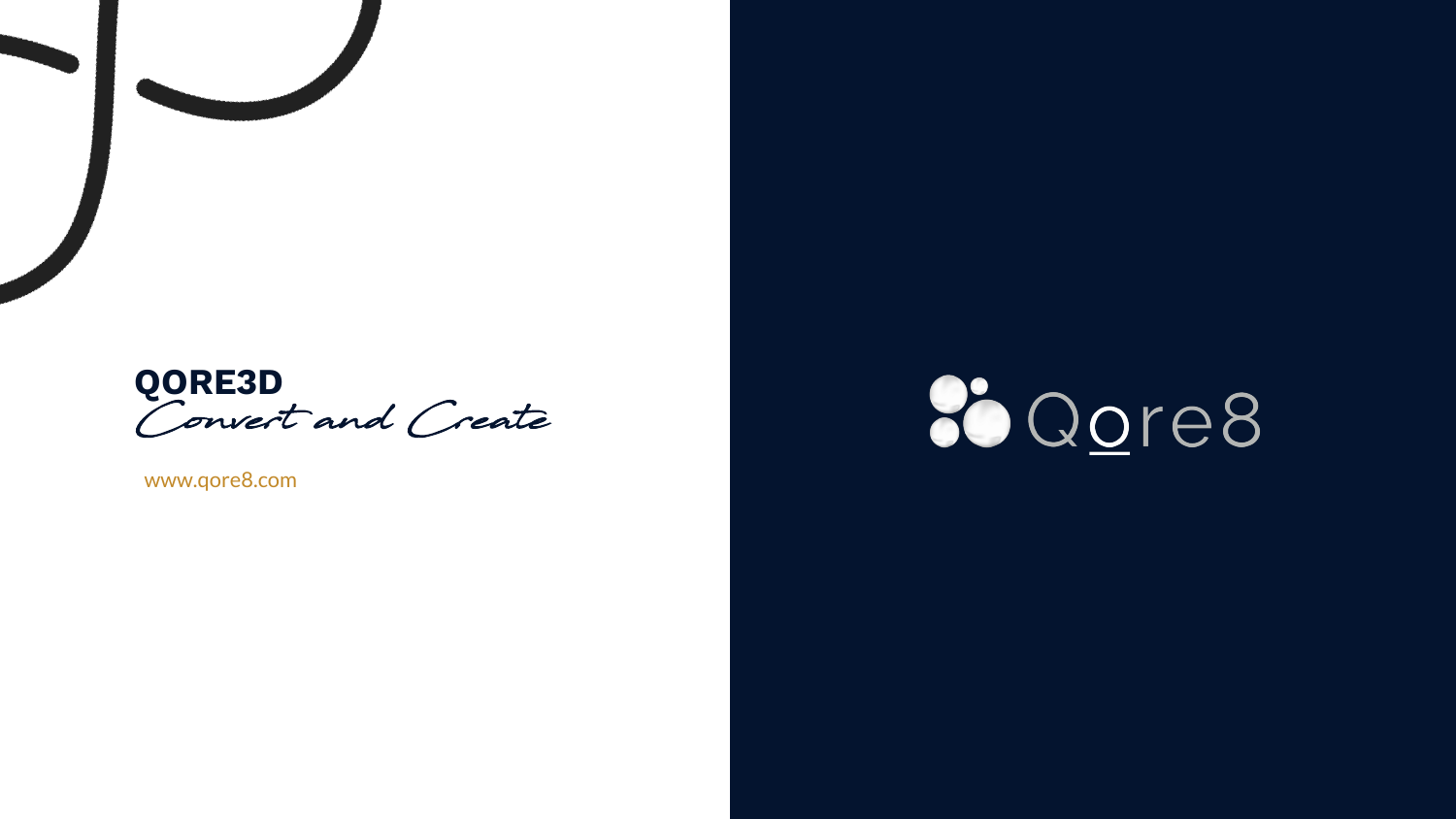### **How it Works**

Qore8's specialized conversion process effortlessly converts 3D CAD data into more portable formats for collaboration and distribution. Users can create custom technical data packages to fit a specific use case or process that is easily accessible, and for anyone to consume.

Create technical packages interactively or through batch application, capturing product structure, product and manufacturing information (PMI), and geometric dimensions and tolerances (GD&T) directly from your PDM/PLM/ERP system. These packages are created from user defined templates. Within this flexible and formidable system, users have the ability to generate a Bill of Material (BOM) upon each revision.

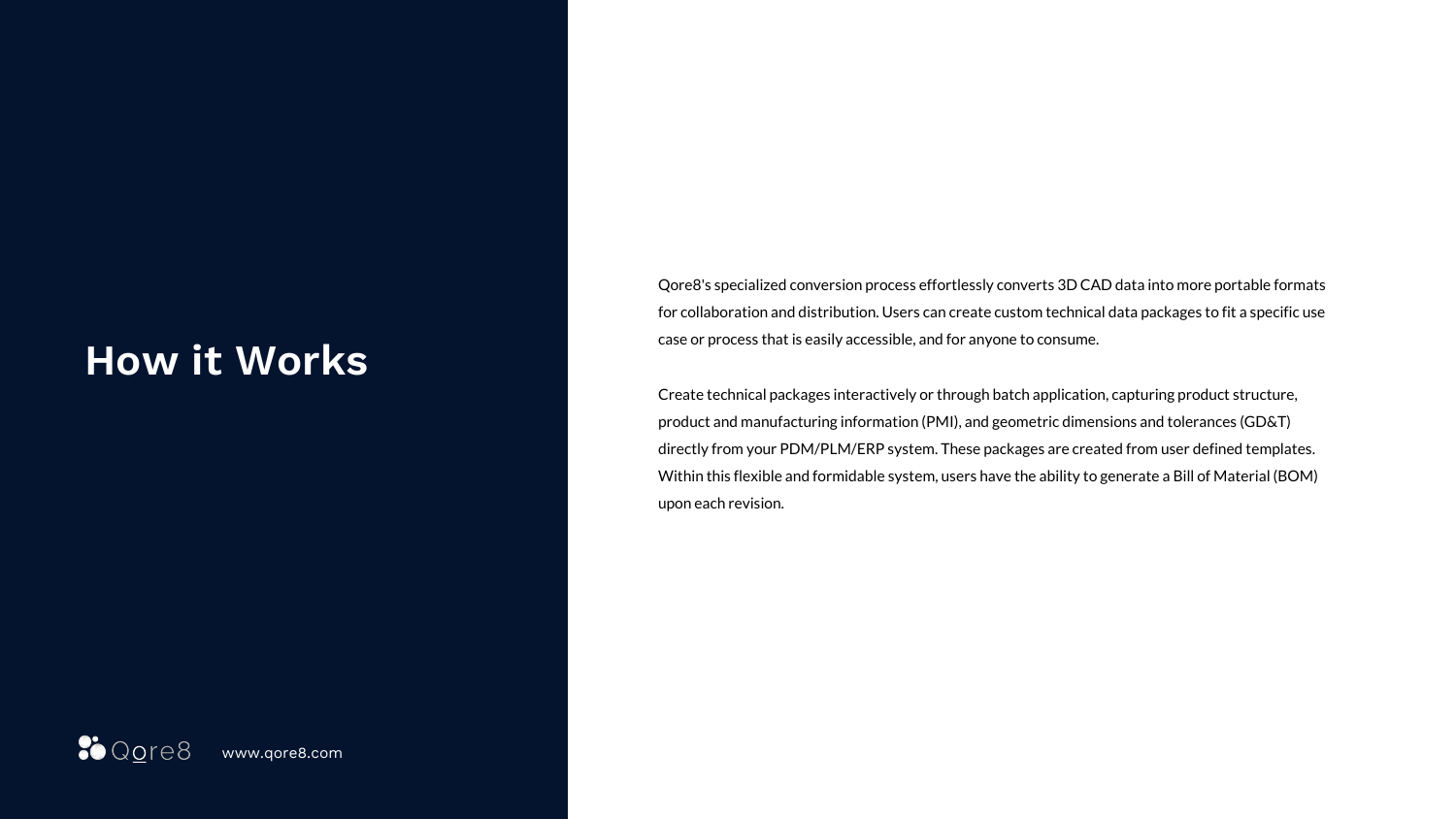# $\overline{\mathsf{S}}$

#### **Benefits**

- $\bullet$  Digital rights management
- $\triangleq$  Easily share the design, without access to CAD
- ◆ Templates and portfolio
- ⬥ Access detailed MBD data at any stage of the process to facilitate rapid and seamless delivery



#### **Features**

- $\triangleleft$  Automated authoring capabilities
- ◆ qore3D collects product structure, PMI and GD&T from your PLM/PDM based input
- ◆ Generate 3D interactively from CAD system
- ◆ Custom 3D PDF template management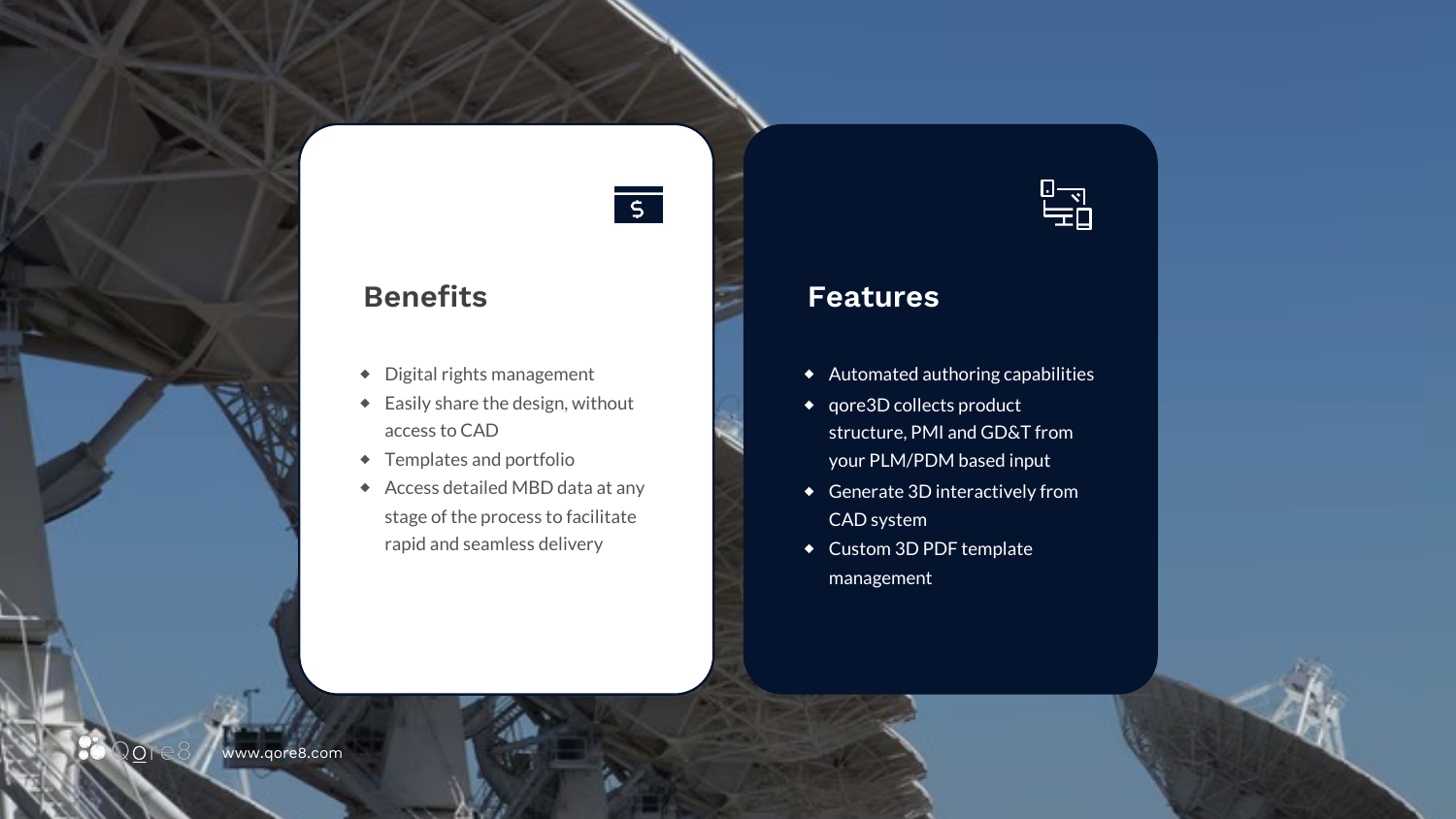### **Applicable Use Cases**

- Design Review
- 3D CAD Collaboration
- Presentations
- Lifecycle Management
- Regulatory Compliance Submissions
- Secure Document Sharing



- MRO Procedural Submissions
- Quality Management Systems Documentation (SOPs/WIs)
- Inspection Approvals
- RFP Submission
- Work Instructions
- Part & Assembly Viewing